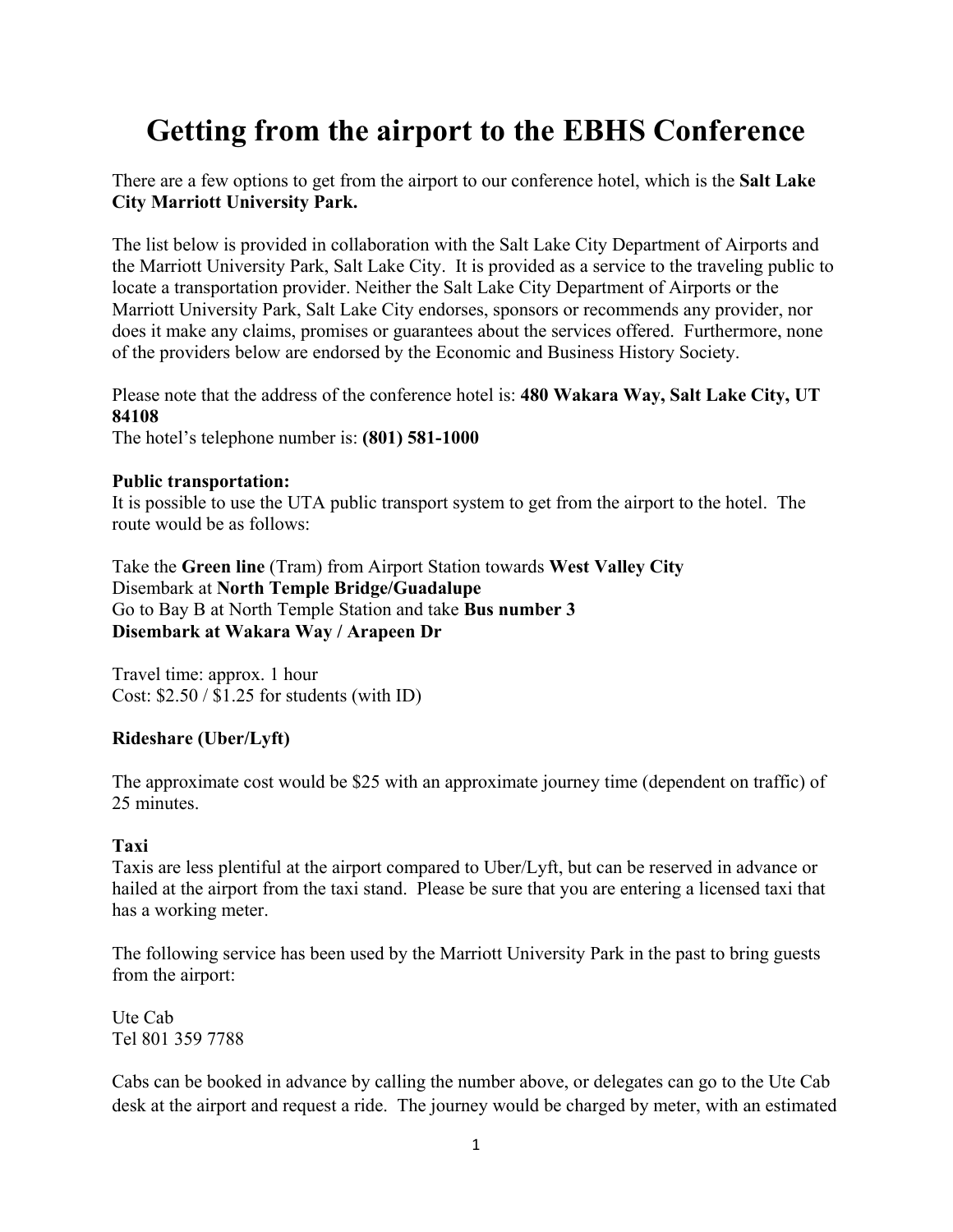cost of \$30. Please note that the Salt Lake City Department of Airports, the Economic and Business History Society nor the Marriott University Park, Salt Lake City does not endorse, sponsor or recommend any provider, nor does it make any claims, promises or guarantees about the services offered.

# **Private Car/Shuttle bookings**

The following companies provide private car bookings, some of whom offer a luxury travel option. Again, please note that the Salt Lake City Department of Airports, the Economic and Business History Society nor the Marriott University Park, Salt Lake City does not endorse, sponsor or recommend any provider, nor does it make any claims, promises or guarantees about the services offered.

| All Star<br>Limousine | kaghdasi@aol.com            | $801 -$<br>819- |                            | Luxury<br><b>Black Car</b> |
|-----------------------|-----------------------------|-----------------|----------------------------|----------------------------|
|                       |                             | 6584            |                            | Service,                   |
|                       |                             |                 |                            | <b>SUV</b>                 |
| <b>Ascent Luxury</b>  | Info@AscentLT.com           | $801 -$         | www.AscentLT.com           | <b>Black Car</b>           |
| Transportation        |                             | $263 -$         |                            | Service                    |
|                       |                             | 9606            |                            |                            |
| <b>Blue Shuttle</b>   | blueshuttle@icloud.com      | $801 -$         | www.blueshuttleexpress.com | Standard                   |
| <b>Express</b>        |                             | 833-            |                            | Vehicle,                   |
|                       |                             | 3799            |                            | Minivan                    |
| Canyon                | info@canyontransport.com    | $801 -$         | www.canyontransport.com    | Shared                     |
| Transportation        |                             | $255 -$         |                            | Ride,                      |
|                       |                             | 1841            |                            | Private                    |
|                       |                             |                 |                            | Vehicle                    |
| ConneXions            | info@connexionsutah.com     | $801 -$         | www.connexionsutah.com     | Sandard                    |
| Transportation        |                             | $426 -$         |                            | Vehicle,                   |
|                       |                             | 6639            |                            | Minivan                    |
| <b>Express</b>        | info@expressshuttleutah.com | $801 -$         | www.expressshuttleutah.com | Shared                     |
| Shuttle               |                             | 596-            |                            | Ride,                      |
|                       |                             | 1600            |                            | Private                    |
|                       |                             |                 |                            | Vehicle                    |
| <b>Four Seasons</b>   |                             | 435-            | www.fsparkcity.com         | Luxury                     |
| Concierge             |                             | $215 -$         |                            | SUV,                       |
|                       |                             | 7200            |                            | Transit                    |
|                       |                             |                 |                            | Van,                       |
|                       |                             |                 |                            | Luxury<br>Mini Bus         |
|                       |                             |                 |                            |                            |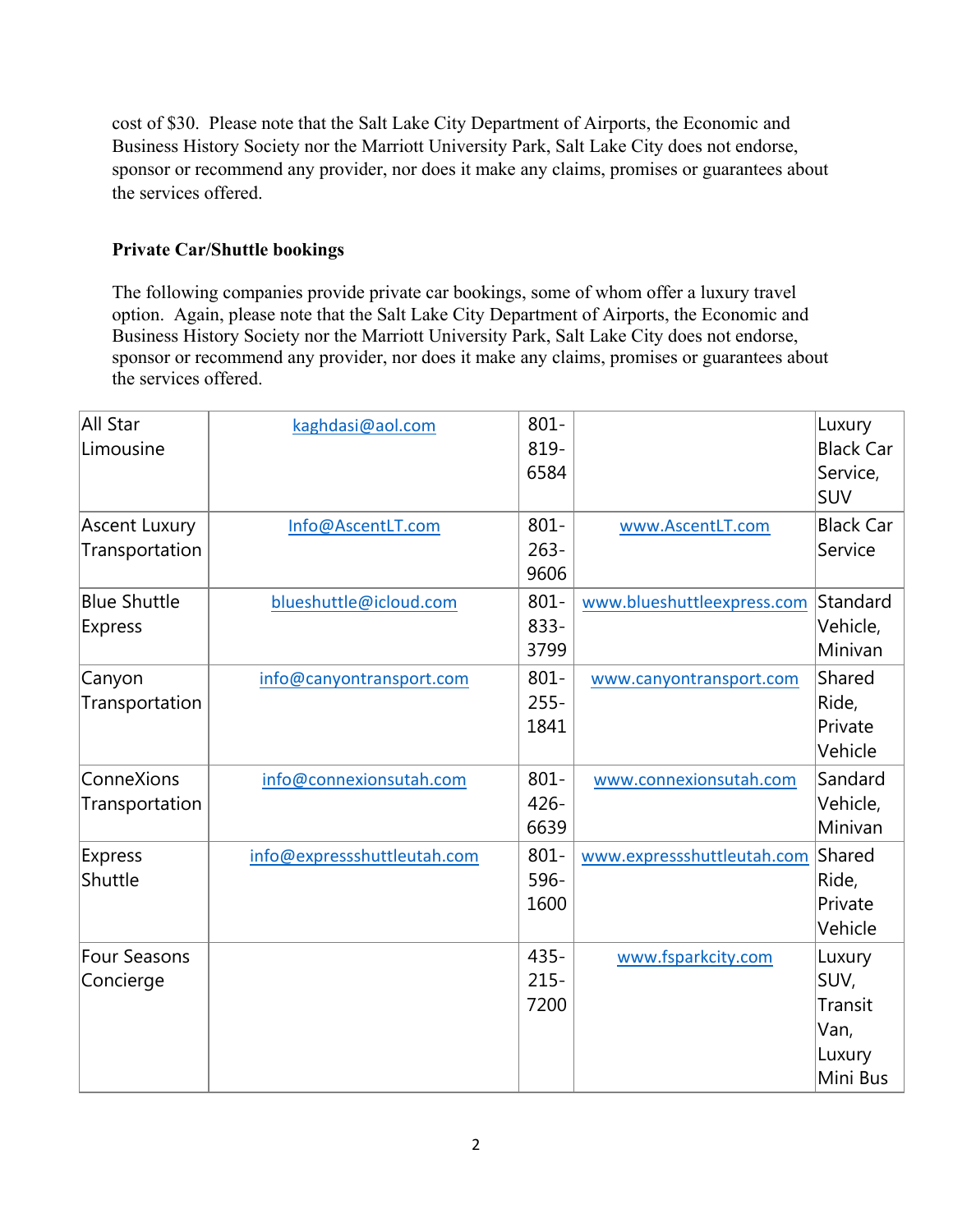| Joseph               |                                     | $801 -$ |                          | Standard         |
|----------------------|-------------------------------------|---------|--------------------------|------------------|
| Transport            |                                     | 680-    |                          | Vehicle          |
|                      |                                     | 2346    |                          |                  |
| My Driver            |                                     | $877 -$ | www.mydriver.network     | Premium          |
|                      |                                     | $775-$  |                          | Sedan,           |
|                      |                                     | 8811    |                          | Luxury           |
|                      |                                     |         |                          | SUV              |
| Orvelin              | orbegama63@gmail.com                | $801 -$ |                          | Standard         |
| Transportation       |                                     | $301 -$ |                          | Vehicle,         |
|                      |                                     | 8575    |                          | Suburban         |
| ProTrans             | info@protransutah.com               | $877 -$ | www.protransparkcity.com | SUV,             |
| Transportation       |                                     | $255 -$ |                          | Luxury           |
|                      |                                     | 2631    |                          | SUV&             |
|                      |                                     |         |                          | Sprinter         |
|                      |                                     |         |                          | Vans             |
| Ridge Runner         | ridgerunnertransportation@gmail.com | $435 -$ |                          | Luxury           |
| Transportation       |                                     | 640-    |                          | <b>Black Car</b> |
|                      |                                     | 2888    |                          | Service          |
| <b>SLC-Park City</b> |                                     | $801 -$ |                          | Standard         |
| Car & Limo           |                                     | $558 -$ |                          | Vehicle &        |
|                      |                                     | 5131    |                          | Luxury           |
| The Blue Nile        | Eeboow7@gmail.com                   | $801 -$ |                          | Midsize          |
| Transportaion        |                                     | $953 -$ |                          | SUV              |
|                      |                                     | 4015    |                          |                  |
| Unity                | phil@unityglobal.network            | $385 -$ | www.unityexecutive.com   | Luxury           |
| Executive            |                                     | $240 -$ |                          | and Limo         |
| Transportation       |                                     | 4650    |                          | Service          |
| <b>Yellow Cab</b>    | dispatch@yellowcabutah.com          | $801 -$ | yellowcabutah.com        | Standard         |
|                      |                                     | $521 -$ |                          | Vehicle          |
|                      |                                     | 2100    |                          |                  |
| Youngson             |                                     | $801 -$ |                          | Luxury           |
| Transportation       |                                     | 787-    |                          | SUV,             |
|                      |                                     | 3329    |                          | Standard         |
|                      |                                     |         |                          | Vehicle,         |
|                      |                                     |         |                          | Minivan          |